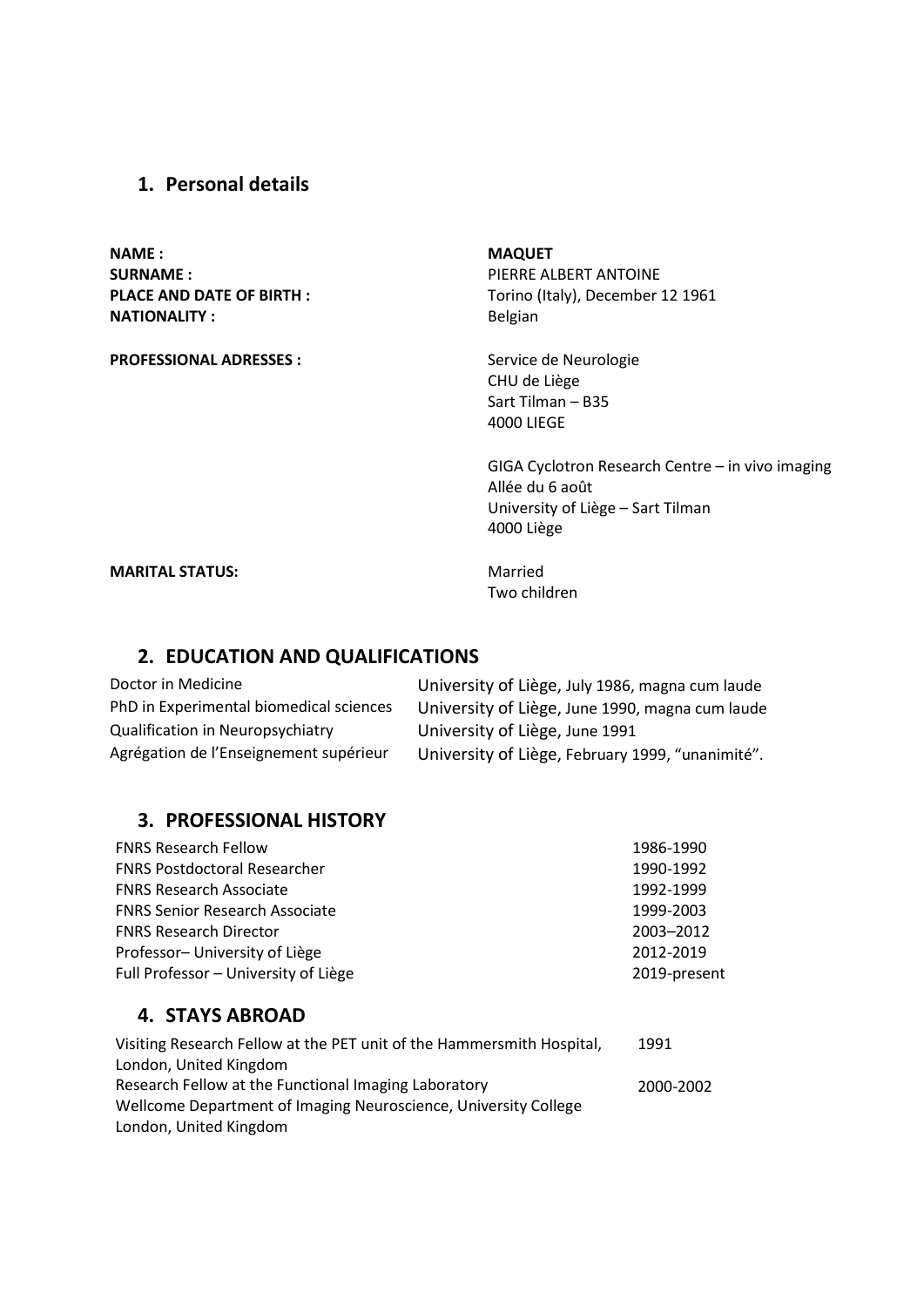## 5. RESEARCH

Our work first characterized the mechanisms of human sleep and sleep/wake regulation, using functional imaging techniques. We first used positron emission tomography (PET) and quantified the changes in brain glucose metabolism between wakefulness, non rapid eye movement (NREM) and REM sleep (1, 2). We subsequently characterized the functional neuroanatomy of human NREM and REM sleep using cerebral blood flow measurements (3, 4). Finally, using simultaneous EEG and fMRI recordings, we characterized the neural correlates of human sleep spindles (5) and slow waves (6).

Assuming that sleep is involved in memory consolidation (7), we demonstrated using both PET and functional magnetic resonance imaging (fMRI) that patterns of regional brain activity exhibited during learning are re-expressed during subsequent sleep, suggesting an active –although not exclusive- role of sleep in memory consolidation (8, 9). We also showed that sleep deprivation during the first post-training sleep significantly modifies the neural correlates of subsequent memory retrieval (10–12).

We progressively integrated functional neuroimaging in the general framework of the regulation of sleep and wakefulness (sleep homeostasis, circadian regulation, influence of light). We conducted a series of experiments aiming at characterizing the neural correlates of the non-classical (melanopsinergic) system of photoreception in the human brain, which is known to influence the circadian organization of sleep/wake cycle. We showed that in addition to conveying visual information, light can also profoundly and swiftly modulate regional brain function, depending on its wavelength, intensity of duration of exposure (13-16).

We also conducted fMRI studies, capitalizing on the individual trait-like differences in the response to increased sleep pressure or misalignment between sleep homeostasis and circadian signals (17–19). In one of these studies, volunteers were recruited based on the polymorphism of PERIOD3 gene. Indeed, vulnerability to sleep loss is in part genetically determined and is associated with a variablenumber (4 or 5) tandem repeat (VNTR) polymorphism (20).

Pursuing our objective to improve the understanding of the regulation of human sleep/wake cycles, we characterized the time course of brain activity during a 42-hour waking period under constant routine conditions. This protocol allowed us to derive the influence of seasons (21), sleep debt and circadian phase (22) onto brain activity.

In 2012, I was appointed professor of neurology at the university of Liège. My objective was to reorganize clinical research in the department. Since then, three medical doctors passed their PhD viva. Our last research efforts are focused on characterizing the microsctructure of grey and white matters in multiple sclerosis (23) and Parkinson's disease (in press). References

1. P. Maquet et al., Brain Res. 571, 149-53. (1992). 2. P. Maquet et al., Brain Res. 513, 136-43. (1990). 3. P. Maquet et al., J Neurosci. 17, 2807-12. (1997). 4. P. Maquet et al., Nature. 383, 163-6. (1996). 5. M. Schabus et al., Proc Natl Acad Sci U S A. 104, 13164-13169 (2007). 6. T. T. T. Dang-Vu et al., Proc Natl Acad Sci U S A. 105, 15160–15165 (2008). 7. P. Maquet, Science. 294, 1048–1052 (2001). 8. P. Maquet et al., Nat Neurosci. 3, 831–6. (2000). 9. P. Peigneux et al., Neuron. 44, 535–545 (2004). 10. V. Sterpenich et al., PLoS Biol. 5, e282 (2007). 11. P. Maquet, S. Schwartz, R. Passingham, C. Frith, J Neurosci. 23, 1432–40. (2003). 12. G. Albouy et al., Neuron. 58, 261–272 (2008). 13. G. Vandewalle et al., Proc. Natl. Acad. Sci. U. S. A. 107, 19549-19554 (2010). 14. G. Vandewalle et al., Proc Natl Acad Sci U S A. 107, 19549-19554 (2010). 15. G. Vandewalle et al., Curr Biol. 16, 1616-1621 (2006). 16. G. Vandewalle, P. Maquet, D.-J. Dijk, Trends Cogn. Sci. 13, 429–438 (2009). 17. C. Schmidt, P. Peigneux, P. Maquet, C. Phillips, Science. 316, 309c- (2010). 18. C. Schmidt et al., Science. 324, 516-519 (2009). 19. L. Mascetti et al., J Neurosci. 33, 10182-10190 (2013). 20. G. Vandewalle et al., J Neurosci. 29, 7948-7956 (2009). 21. C. Meyer et al., Proc. Natl. Acad. Sci. U. S. A. 113, 3066-3071 (2016). 22. V. Muto et al., Science. 353, 687-690 (2016). 23. E. Lommers et al., NeuroImage Clin. 23, 101879 (2019).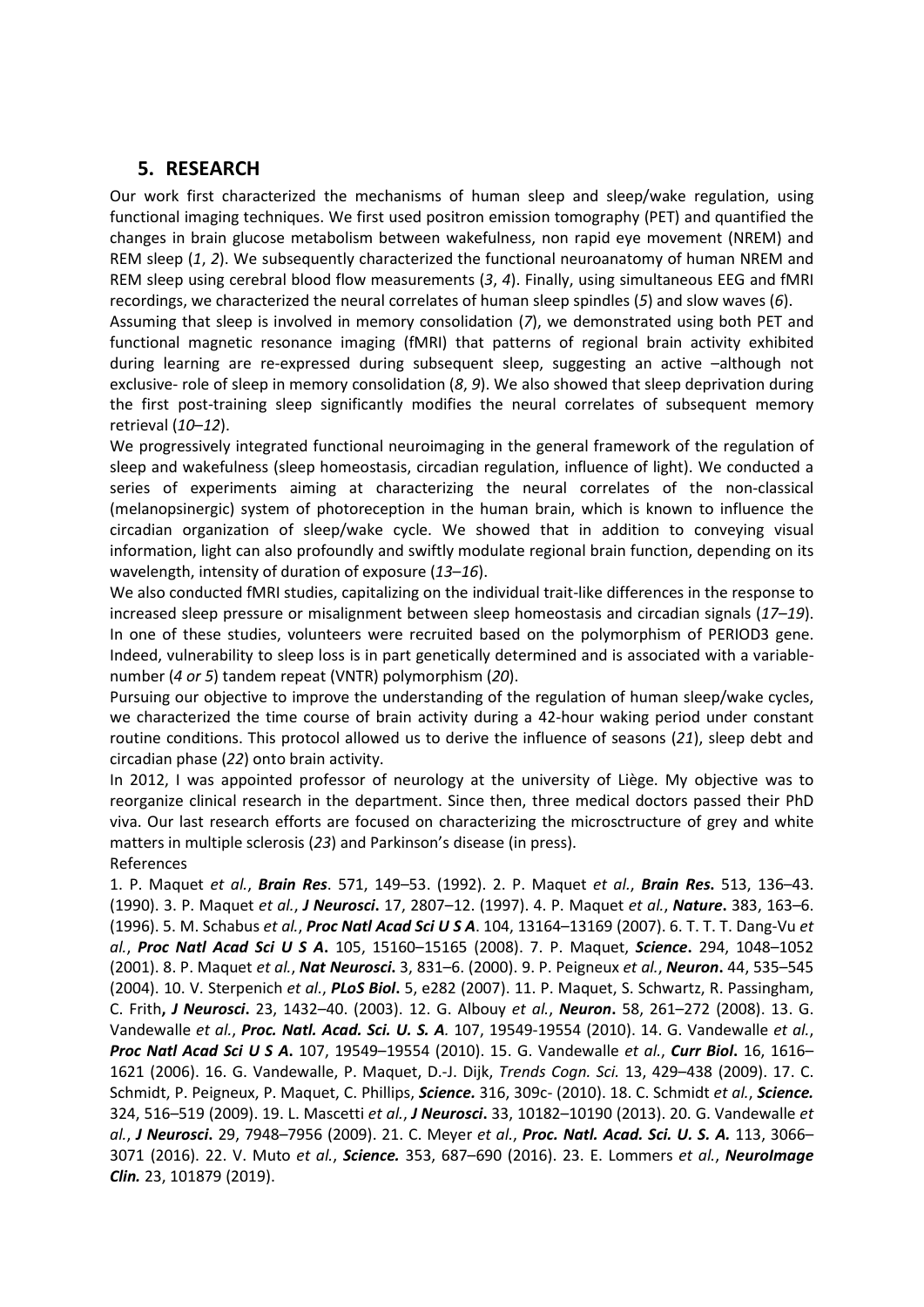# 6. ACADEMIC SUPERVISION – PhD STUDENTSHIPS

### 1. 2001 Christophe Phillips

Source estimation in EEG. Combining anatomical and functional constraints. PhD en Applied Sciences, University of Liège

### 2. 2004 Balteau Evelyne

Optimization of in vivo spectroscopic acquisitions on a high field MR scanner. PhD in Sciences, University of Liège

## 3. 2007 Christophe Hotermans

Caractérisation des différentes étapes de consolidation après apprentissage moteur séquentiel. Etude par la technique de stimulation magnétique transcrânienne répétitive, de l'implication du cortex moteur primaire (M1) au cours de ces différentes étapes. PhD in Medical Sciences, University of Liège

### 4. 2007 Vandewalle Gilles

Nonvisual brain responses to light exposure in human as assessed by functional magnetic resonance imaging PhD in Sciences, University of Liège

### 5. 2008 Albouy Geneviève

Rôle du sommeil dans la consolidation de la mémoire procédurale chez l'homme. Etude comportementale, en imagerie par résonance magnétique fonctionnelle et en magnétoencéphalographie Co-tutelle entre les Universités Claude Bernard de Lyon I et de Liège PhD in Neurosciences

## 6. 2008 Dang Vu Thanh

Correlates of Human Non REM sleep Oscillations. A Multi-Modal Functional Neuroimaging Approach

PhD in Biomedical and Pharmaceutical Sciences, University of Liège

## 7. 2008 Sterpenich Virginie

Corrélats cérébraux de la consolidation de la mémoire émotionnelle. Etude en imagerie par résonance magnétique fonctionnelle.

PhD in Sciences, University of Liège

## 8. 2009 Desseilles Martin

Attentional deficits in major depression PhD in Medical Sciences, University of Liège

## 9. 2010 Poirrier Jean-Etienne

'Effets du sommeil et de la privation de sommeil sur le protéome hippocampique de rat après apprentissage topographique'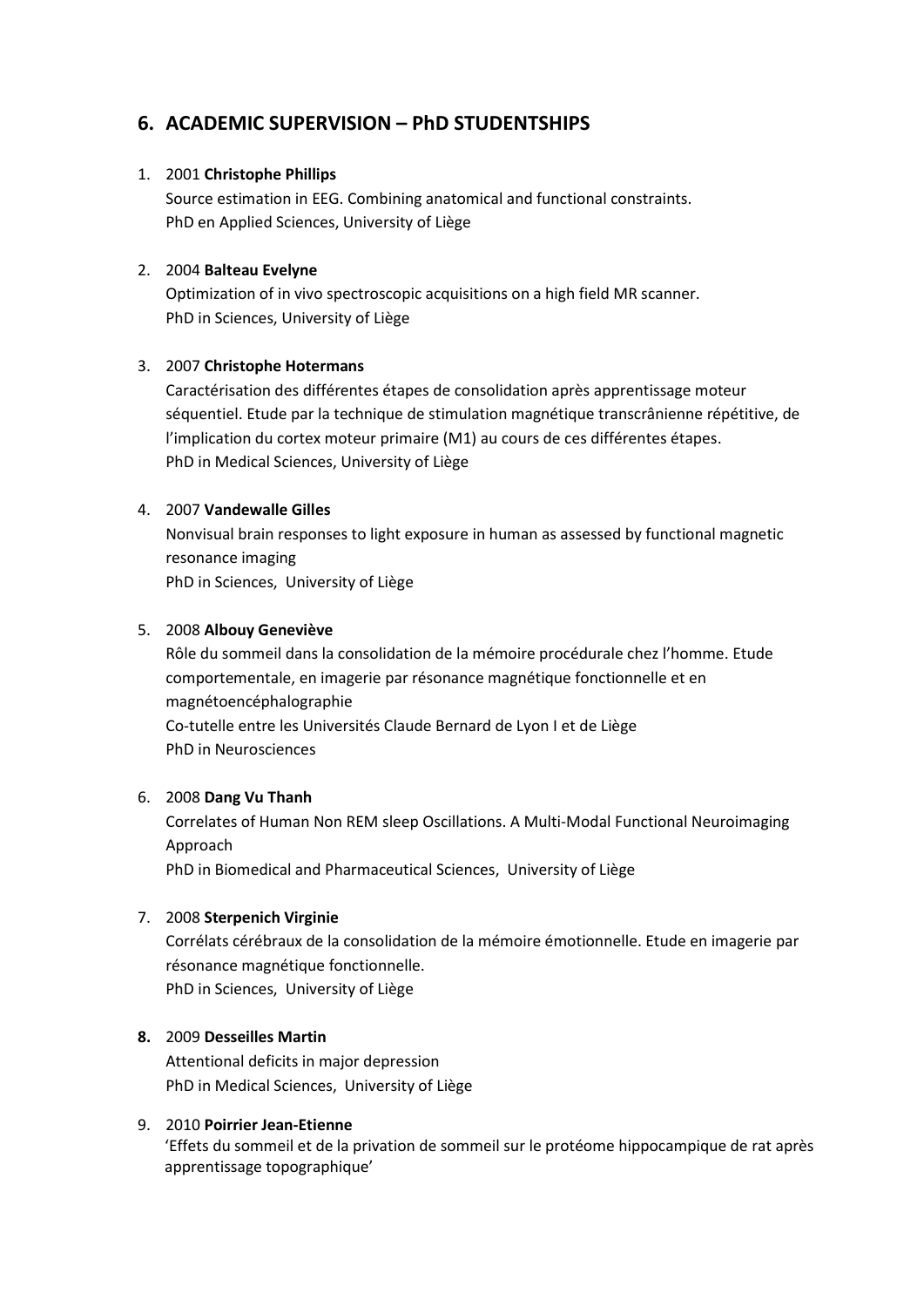PhD in Biomedical and Pharmaceutical Sciences, University of Liège

#### 10. 2010 Matarazzo Luca

Offline processing of recent memory induced by a perceptual visual learning during subsequent wakefulness and sleep

PhD in Biomedical and Pharmaceutical Sciences, University of Liège

#### 11. 2011 Bonjean Maxime

Experimental and realistic modeling investigations of thalamocortical activity during wakefulness and sleep

PhD en Applied Sciences, University of Liège

#### 12. 2013 Mascetti Laura

Influence du polymorphisme du BDNF val66met sur les phénomènes de consoldiation mnésique favorisés par le sommeil che zl'homme en imagerie par réonance magnétique fonctionnelle

PhD in Biomedical and Pharmaceutical Sciences, University of Liège

### 13. 2013 Phan Ba Rémy

Multipodal evaluation of gait alterations in persons with multiple sclerosis PhD in Medical Sciences, University of Liège

#### 14. 2014 Caroline Kussé

Functional interactions between memory processes and spontaneous brain activity PhD in Biomedical and Pharmaceutical Sciences, University of Liège

### 15. 2014 Anahita Shaffii-Le Bourdiec

Sleep and Vulnerability to Sleep Loss PhD in Biomedical and Pharmaceutical Sciences, University of Liège

#### 16. 2015 Julien LY

Circadian Modulation of Human Cortical Excitability PhD in Biomedical Sciences, University of Liège

#### 17. 2016 Vincenzo Muto

Modulation of brain function by sleep debt and circadian rhythmicity PhD in Biomedical Sciences, University of Liège

#### 18. 2016 Christelle MEYER

Seasonality in human cognitive brain responses PhD in Biomedical Sciences, University of Liège

#### 19. 2018 Estelle RIKIR

Apport de l'imagerie de source électrique inter-critique et critique dans l'évaluation préchirurgicale des épilepsies focales pharmaco-résistantes en vue d'améliorer la localisation de la zone épileptogène PhD in Medical Sciences, University of Liège

#### 20. 2019 Emilie LOMMERS

Multiparameter MRI quantification of microstructural brain alterations in multiple sclerosis PhD in Medical Sciences, University of Liège